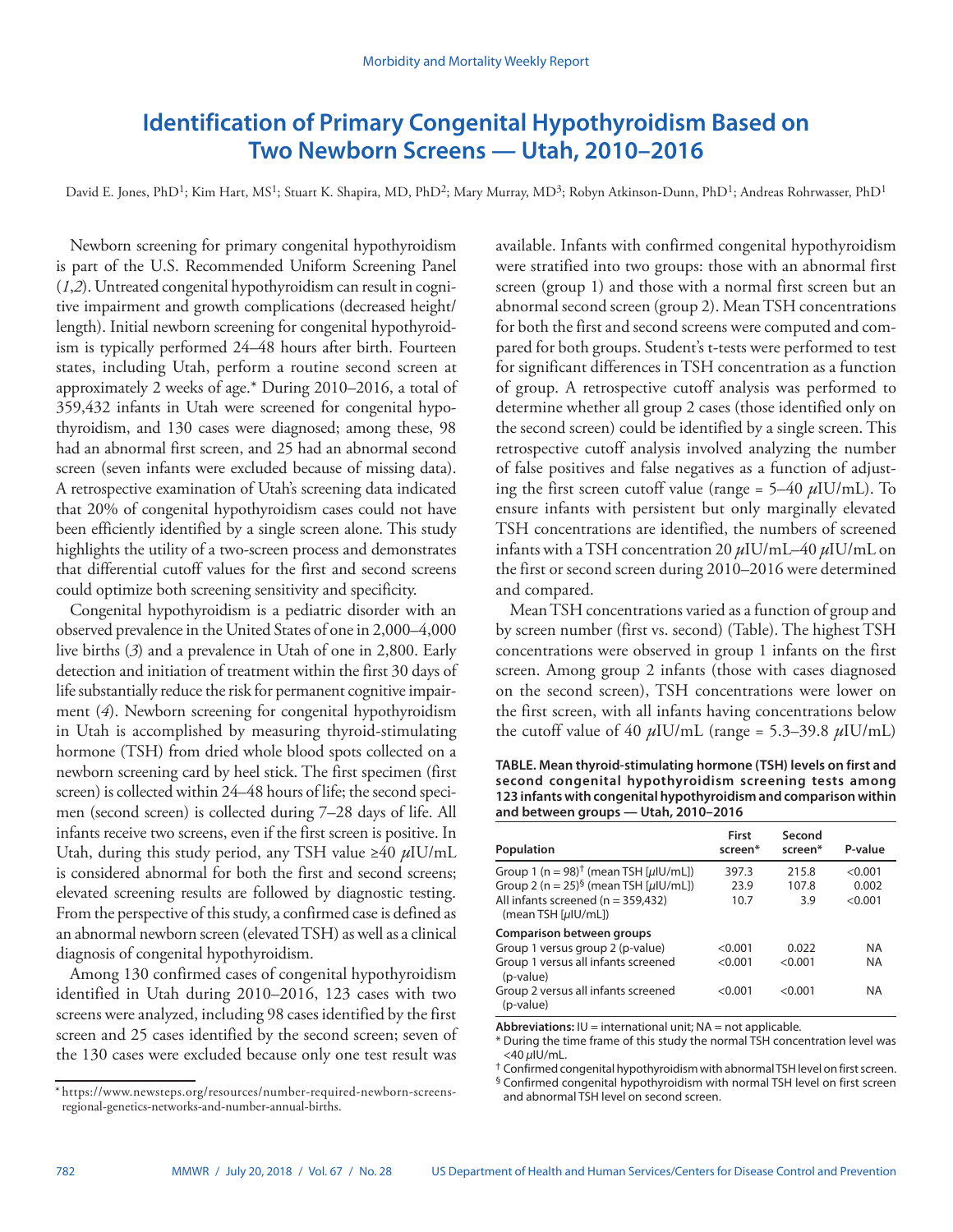resulting in normal first screen designation, but with TSH concentrations above the cutoff level on the second screen (Figure 1). Compared with all infants screened, TSH levels in group 1 and group 2 infants were significantly elevated on both the first and second screens (Table).

When concurrently examining the number of cases with false-positive and false-negative results (missed cases) as a function of TSH concentration cutoff, an inverse relationship was observed (Figure 2). A moderate cutoff adjustment from 40 *µ*IU/mL to 20 *µ*IU/mL would have resulted in approximately 27,600 false-positive and 11 missed cases. To ensure that all group 2 cases were detected through a single screen, a TSH cutoff value of 5  $\mu$ IU/mL would have been necessary, which would have resulted in approximately 282,850 false-positive cases or approximately 79% of the screened population.

# **Discussion**

The goal of newborn screening is to not miss cases, while avoiding overwhelming the health care system with falsepositive screens requiring unnecessary follow-up and diagnostic testing. In Utah, a two-screen program supports this goal. During 2010–2016, approximately 20% of all confirmed

**FIGURE 1. Thyroid-stimulating hormone (TSH) levels among 25 infants with congenital hypothyroidism who had a normal first screen and an abnormal second screen (group 2 infants) — Utah, 2010–2016**



**FIGURE 2. Retrospective comparison of number of false positives and false negatives on the first newborn screen using different thyroidstimulating hormone (TSH) cutoff values — Utah, 2010–2016**

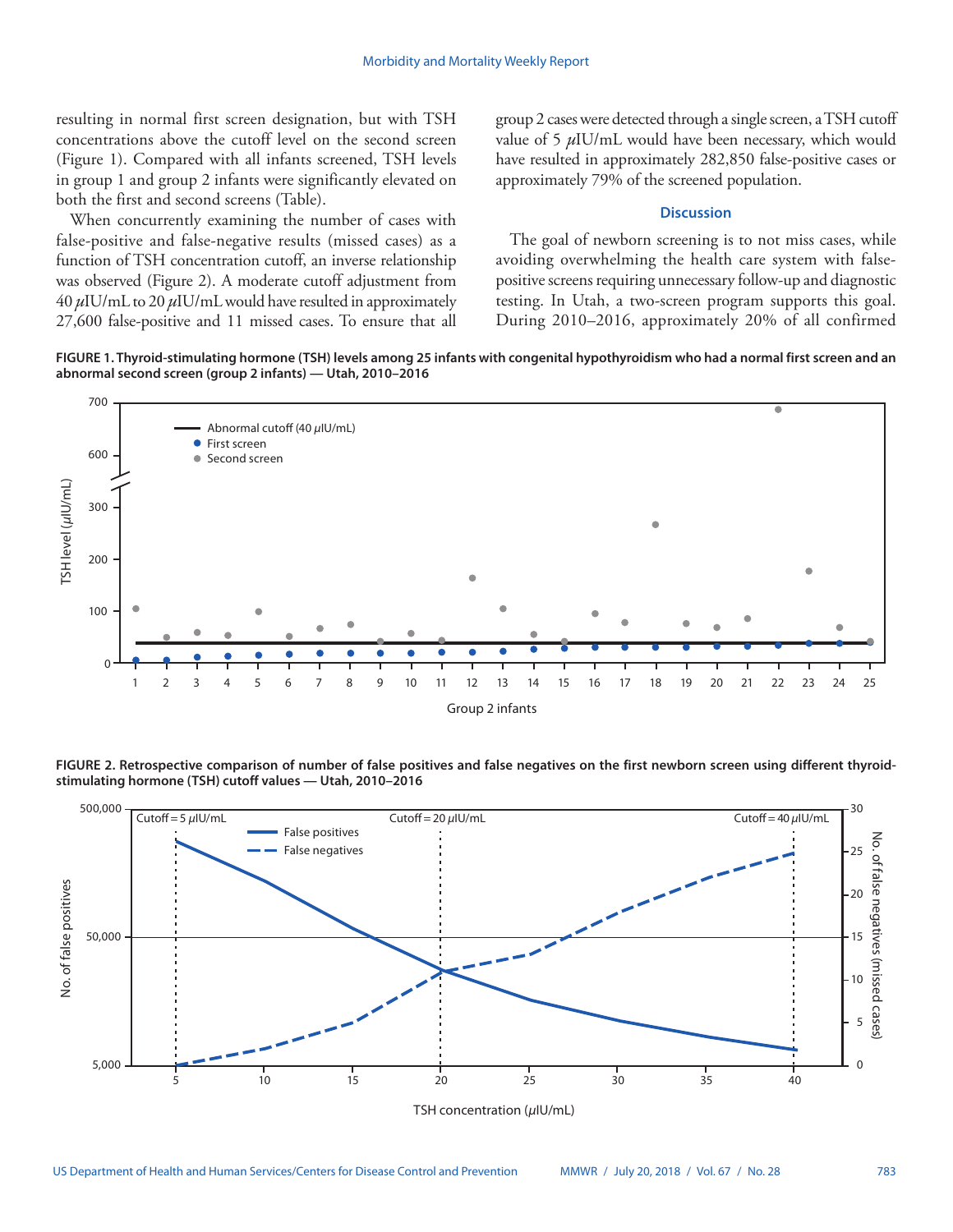congenital hypothyroidism cases were identified through the second screen. A retrospective analysis that examined lowering the abnormal TSH cutoff value indicated that cases identified only on the second screen could not have been identified through a single screen. Even with a moderate cutoff value adjustment from 40 *µ*IU/mL to 20 *µ*IU/mL, 44% (11/25) of cases would have been missed by a single screen.

Two-screen programs with a similar screening cutoff for both screens risk missing infants with marginally elevated TSH concentrations, who need to be treated (*5*,*6*). Congenital hypothyroidism detection is directly related to cutoff values, which vary among newborn screening programs (*7*). The 2016 CDC Newborn Screening Quality Assurance Program Annual Summary Report indicated that the mean and mode TSH cutoff values for U.S. newborn screening laboratories were 30.6 *µ*IU/mL and 20 *µ*IU/mL, respectively.† In light of higher TSH concentration observed during the first screen period, but lower TSH concentrations during the 7–28 day period, higher TSH cutoff values for the first period are advisable. This is consistent with the observed lower TSH concentrations of both groups (i.e., those with abnormal first or second screens) for the second screen.

Among infants screened during 2010–2016, TSH concentrations of 20 *µ*IU/mL–40 *µ*IU/mL were found for approximately 21,000 infants on the first screen with 85 remaining elevated on the second screen. A lower screening cutoff for the first screen would obligate reporting many infants with positive screens to primary care providers, potentially resulting in unnecessary additional testing as well as unnecessary stress for families and providers.

This data-driven analysis, with the goal of optimizing screening sensitivity and specificity, identified two potential workflow adaptations that would allow identification of all group 2 cases together with infants with marginally elevated TSH concentrations. For the first approach, infants with TSH concentrations 20 *µ*IU/ml–40 *µ*IU/ml on the first screen could be characterized as "borderline." These cases would be reported as "abnormal" only if the TSH concentration would exceed 20 *µ*IU/ml during the second screen as well. A second approach would use a tiered cutoff, with a TSH concentration cutoff of 40 *µ*IU/mL on the first screen and 20 *µ*IU/mL on the second screen to identify these cases.

Retrospective analysis of Utah data indicated that a twoscreen approach with a cutoff of 40 *µ*IU/mL on the first screen and 20  $\mu$ IU/mL on the second screen, followed by referral of infants with TSH values above each screen's cutoff for diagnostic evaluation, would result in approximately 1,000 infants per year, or approximately 2% of Utah's annual screening volume,

#### **Summary**

#### What is already known about this topic?

Screening for congenital hypothyroidism is conducted by all newborn screening programs in the United States.

# What is added by this report?

Retrospective analysis of 7 years of Utah newborn screening data found that 20% of congenital hypothyroidism cases were in infants who had normal thyroid-stimulating hormone (TSH) concentrations on the first screen but elevated TSH concentrations on the second screen. One screen alone could not have identified all of these cases.

## What are the implications for public health practice?

This study underscores the utility and power of a two-screen approach in identifying congenital hypothyroidism cases with normal TSH concentrations on the first screen but elevated TSH concentrations on the second screen. A two-screen approach also limits the number of false positive cases.

requiring follow-up and diagnostic testing. This reflects a modest increase over the current workload of approximately 950 infants requiring follow-up and diagnostic testing for congenital hypothyroidism each year. This approach would detect infants with persistent marginally elevated TSH concentration (20 *µ*IU/mL–40 *µ*IU/mL), identify both group 1 and group 2 congenital hypothyroidism cases, and improve the sensitivity and specificity of congenital hypothyroidism screening.

The findings in this report are subject to at least one limitation based on the small size of the sample, which included only 130 confirmed cases of congenital hypothyroidism among a sample of 359,432 infants. Although the observed differential progression of TSH elevation might suggest heterogeneous disease mechanisms for congenital hypothyroidism, further elucidation of underlying differential pathophysiology and molecular mechanisms would require replication in larger cohorts. Such efforts could be further complicated by genetic and population heterogeneity. However, similar findings have been observed by other two-screen programs regarding the importance of a second screen for identifying cases of congenital hypothyroidism (*7*).

Analysis of 7 years of newborn screening data for congenital hypothyroidism in Utah demonstrated the value and benefits of a two-screen program. Identifying all congenital hypothyroidism cases through a single screen would have required a cutoff of 5 *µ*IU/mL and would have required diagnostic testing for 79% of the population. Cases of congenital hypothyroidism identified through the first screen had significantly higher mean TSH concentrations compared with cases identified through the second screen. These significant differences suggest that applying the same screening cutoff limits to both first and second screens might result in missed cases of congenital

<sup>†</sup> [https://www.cdc.gov/labstandards/pdf/nsqap/nsqap\\_summaryreport\\_2016.pdf](https://www.cdc.gov/labstandards/pdf/nsqap/nsqap_summaryreport_2016.pdf).